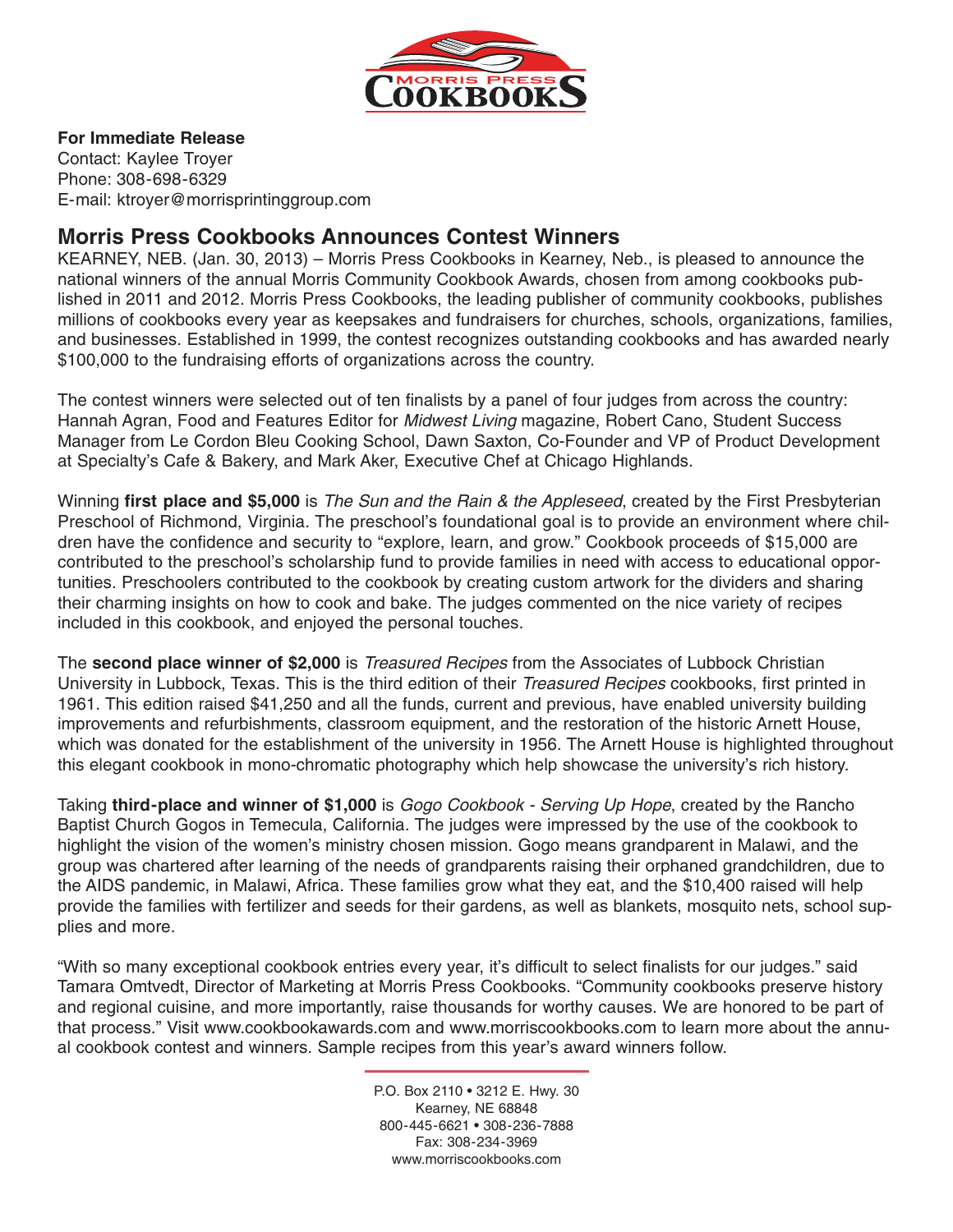# **First-Place Winner** *The Sun and the Rain & the Appleseed*

### **Spicy Apple Chick 'N Grits Gorgonzola**

from Kara Edmunds

4 chicken breasts  $\frac{1}{4}$  tsp. ground red pepper  $\frac{1}{4}$  c. apple butter the set of  $\frac{1}{8}$  tsp. black pepper

 $\frac{1}{4}$  c. spicy brown mustard Gorgonzola cheese grits (see below)  $\frac{1}{4}$  tsp. salt  $\frac{1}{4}$  tsp. salt  $\frac{1}{4}$  tsp. salt  $\frac{1}{4}$  tsp. salt  $\frac{1}{4}$  tsp. salt  $\frac{1}{4}$  tsp. salt  $\frac{1}{4}$  tsp. salt  $\frac{1}{4}$  tsp. salt  $\frac{1}{4}$  tsp. salt  $\frac{1}{4}$  tsp. salt  $\frac{1}{4}$  tsp. salt

Preheat oven to 350°. Place each chicken breast half between 2 sheets of heavy-duty plastic wrap and flatten to a ½-inch thickness using a meat mallet or rolling pin. Place the chicken breasts in a baking pan coated with cooking spray. Combine the apple butter, mustard, salt, red pepper, and black pepper; brush over chicken. Bake for 20 minutes. Cut the chicken into ½-inch thick slices. Spoon the gorgonzola cheese grits evenly into 4 shallow serving bowls. Top with chicken and sprinkle with green onions.

#### **Gorgonzola Cheese Grits:**

2 (14  $\frac{1}{2}$ -oz.) cans fat-free, less-sodium  $\frac{1}{3}$  c. fat-free sour cream chicken broth  $\frac{1}{4}$  tsp. ground nutmeg  $\frac{3}{4}$  c. uncooked, quick-cooking grits  $\frac{1}{4}$  tsp. black pepper 1 c. crumbled Gorgonzola cheese

In a medium saucepan, bring broth to a boil; gradually add grits, stirring constantly. Reduce heat to low; cover and simmer for 5 minutes or until thick, stirring occasionally. Remove from heat; stir in remaining ingredients. **Note:** This is a low-fat recipe, but you'd never know it!

### **For more information about** *The Sun and the Rain & the Appleseed***, please contact:**

Lindsay Walker 804-366-0769 lindsaytwalker@gmail.com